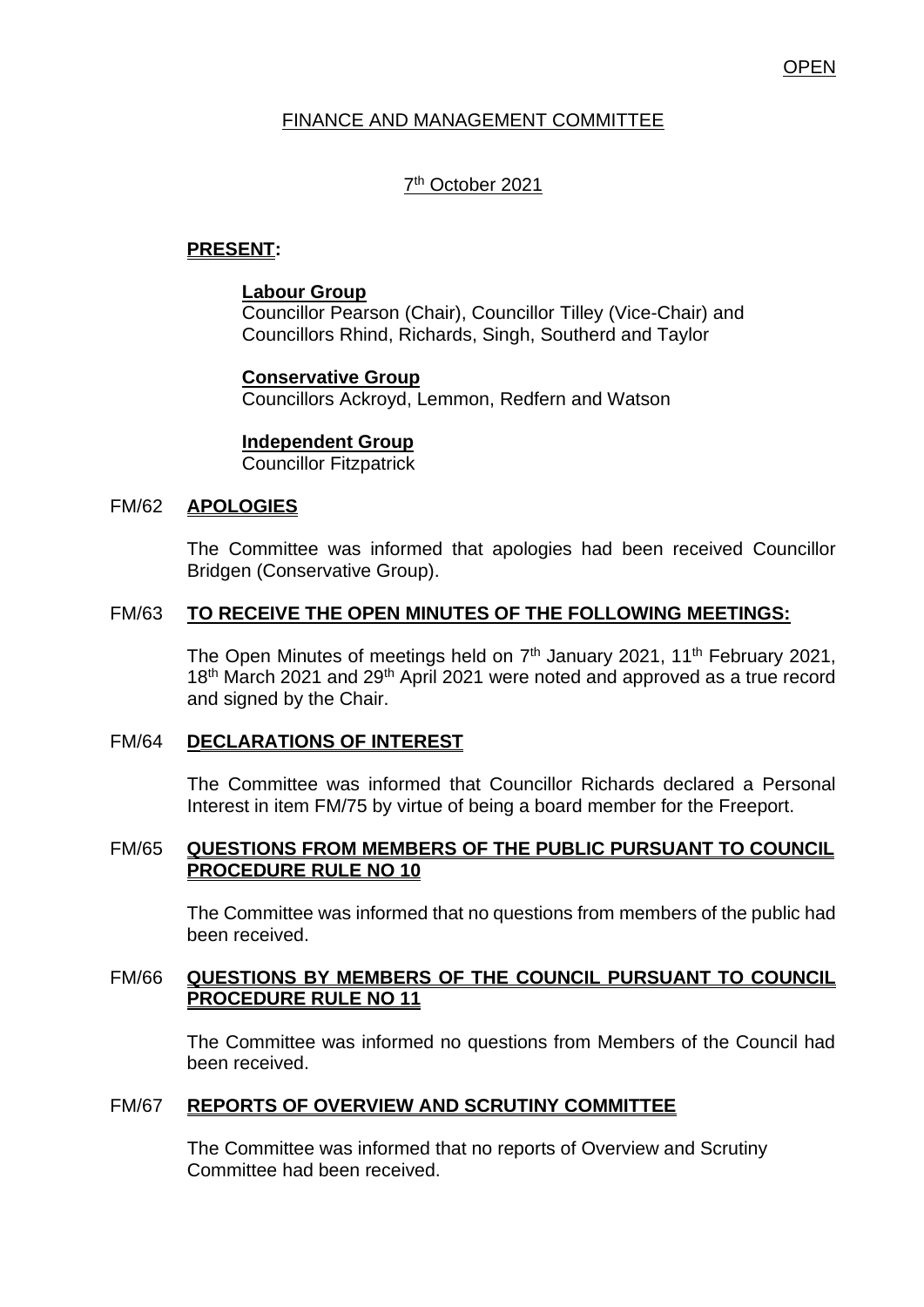# **MATTERS DELEGATED TO COMMITTEE**

### FM/68 **FREEDOM OF INFORMATION: POLICY AND PUBLICATION SCHEME**

The Strategic Director (Corporate Resources) presented the Report to the Committee that was before Members due to Audit recommendations which related to the training of staff and a Freedom of Information policy.

# *RESOLVED:*

*The Committee approved the Freedom of Information Policy and Publication Scheme.* 

### FM/69 **DECARBONISATION OF THE COUNCIL'S HOUSING STOCK**

The Head of Housing presented the Report to the Committee outlining the key points within the appendices and sought approval for the financial aspect of the report.

Members discussed the the need to bring the housing stock up to standard in particular with the cost of electricity rising and that good communication with residents was vital.

The Head of Housing informed the Committee that the bid would include the engagement of residents, would ensure sustainability and that tenants would not be disadvantaged with utility costs.

# *RESOLVED:*

- *1.1 The Committee approved the following recommendations which were agreed by the Housing and Community Services Committee on 30 September 2021.*
- *1.2 The outcome of a project which the Council commissioned Nottingham City Council to undertake to assess the energy performance of the Council's housing stock informs future reviews of the Council's Asset Management Strategy and will be reflected within future programmes for investment in the improvement of the Council's Housing Stock*
- *1.3 The Committee endorsed the Council bidding for funding of £1million from "Wave 1" of the Government's Social Housing Decarbonisation Grant fund informed by the Nottingham City report findings and in the event the bid was successful agreed to the Council contributing the required landlord contribution of 33% of the total cost of improvements that would be delivered by the scheme (approximately £500,000).*